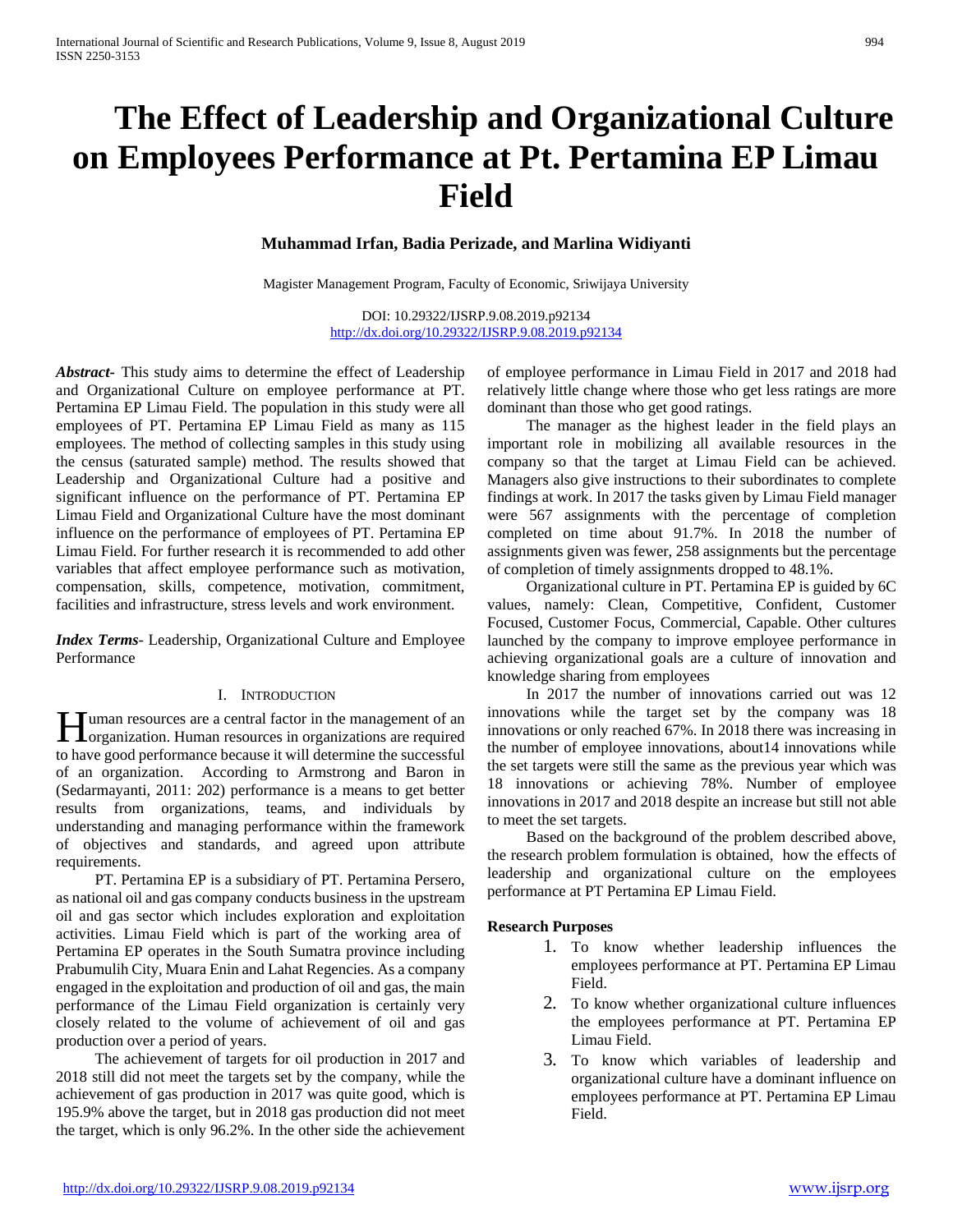## II. LITERATURE REVIEW

## **Leadership**

Leadership is the most important factor in an organization. According to Achmad Sanusi and M. Sobry Sutikno (2014: 15), leadership is the ability to influence and mobilize other people to achieve goals. Hersey and Blanchard (2014: 27), focused on the characteristics of subordinate maturity as the key point of the situation that determines the effectiveness of a leader's behavior. According to them, subordinates have different levels of readiness and maturity so that leaders must be able to adjust their leadership style, to fit the situation of readiness and maturity of subordinates.

## **Organizational Culture**

According to Robbins and Judge (2013: 512) organizational culture refers to a shared guided system of organization members that distinguish the organization from other organizations. This system, if observed more closely, is a set of main characteristics that are respected by the organization. The dimensions of organizational culture according to Robbins (2016) are Innovation and Risk Taking, Attention to Detail, Outcome Orientation, People Orientation, Team Orientation, Aggressiveness and stability.

#### **Employee performance**

## **Conceptual Framework**

Performance is a work ability or work performance that is shown by an employee to obtain optimal work results. Performance is also an accumulation of three interrelated elements, namely skills, efforts, and characteristics of external circumstances. The basic skills that a person brings to work can be in the form of knowledge, abilities, interpersonal skills and technical skills (Fatah, 2012: 127).

Several factors that influence employee performance are stated by Armstrong and Baron (1998: 15) :

- 1. Personal factor, indicated by the level of skill, competence possessed, motivation and individual commitment.
- 2. Leadership factor, indicated by the quality of encouragement, guidance and support made by managers and team leaders.
- 3. Team factors, indicated by the quality of support provided by co-workers.
- 4. System factor, indicated by the work system, facilities and infrastructure provided by the organization, compensation and organizational processes and performance culture in the organization.
- 5. *Contextual/situational factor,* indicated by the level of pressure and changes in the internal and external work environment.



#### **Research Hypothesis**

The hypothesis proposed in this study are :

- H1 : Leadership has a positive and significant effect on Employee Performance at PT. Pertamina EP Limau Field
- H2 : Organizational Culture has a positive and significant effect on Employee Performance at PT. Pertamina EP Limau Field
- H3 : Organizational Culture has the most dominant influence on Employee Performance at PT. Pertamina EP Limau Field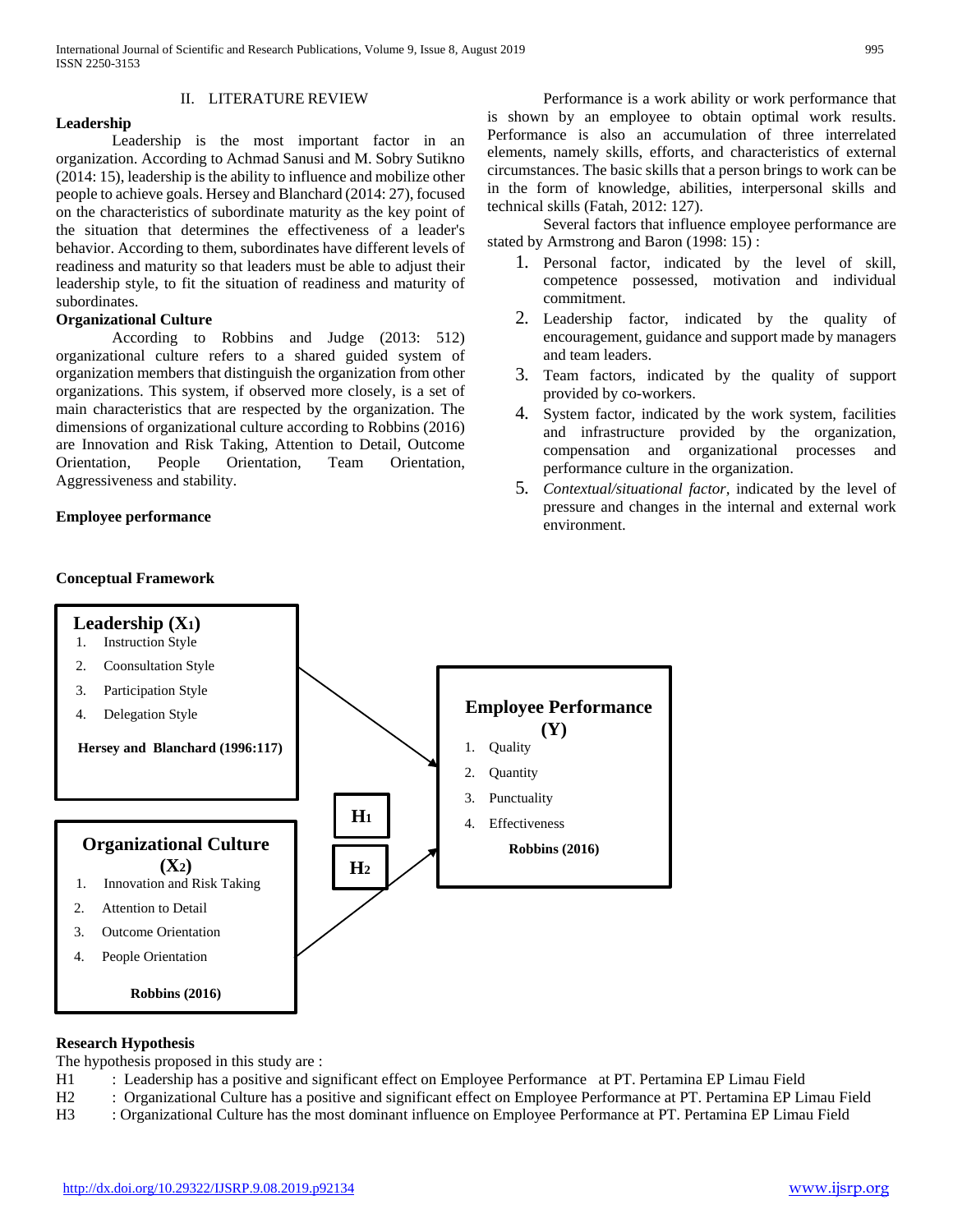### **Research Methods**

#### **Data Source**

 The data sources used in this study are primary data. Primary data is data obtained directly from observation and the results of questionnaires given to respondents (Sekaran, 2013). Primary data is collected by researchers when conducting research by distributing questionnaires.

## **Research Population and Samples**

 The population in this study were all employees of PT. Pertamina EP Limau Field totally 115 employees. The sample used in this study is to use the census method which means that all study populations are used in this study.

#### III. RESULTS AND DISCUSSION

#### **Validity Test Results**

 Based on the results of the study it is known that each indicator (item) on each leadership, organizational culture (independent variable) and employee performance (dependent variable) has the result of Product Moment Pearson's with a significance value of 0.006; 0.011; 0,007; 0,000 <0,05, so that the indicators (items) used in this research variable can be declared appropriate or relevant and can be used as items in data collection.

#### **Reliability Test Result**

#### **Table 1. Reliability Test Result**

| Variabel                    | Cronbach's<br><b>Alpha</b> | <b>Cutt Off</b> | N of Item | <b>Information</b> |
|-----------------------------|----------------------------|-----------------|-----------|--------------------|
| Leadership $(X1)$           | 0.728                      | > 0.60          | 10        | Reliabel           |
| Organizational Culture (X2) | 0.720                      | > 0.60          | 10        | Reliabel           |
| Employee Performance (Y)    | 0.702                      | > 0.60          | 10        | <b>Reliabel</b>    |
| $\sim 10.00$ $\sim 2.1$     |                            |                 |           |                    |

Data Soure : Processed from Questionnaire, 2019

 Based on the results of the instrument variable reliability test in Table 1 above, the results show that independent variables of leadership (X1) and organizational culture (X2) indicate that the data obtained is reliable because the value of Cronbach's Alpha is 0.728, 0.720, while dependent variable of employee performance (Y) shows that the data obtained is also reliable because the value of Cronbach's Alpha is 0.702

#### **Normality Test Result**

#### **Table 2. Normality Test Result**

|                             | Kolmogrov-Smirnov |          |                    |  |  |  |  |
|-----------------------------|-------------------|----------|--------------------|--|--|--|--|
| <b>Test of Normality</b>    | Sig.              | Cutt Off | <b>Information</b> |  |  |  |  |
| Leadership $(X1)$           | 0.112             | 0.05     | <b>Normal</b>      |  |  |  |  |
| Organizational Culture (X2) | 0.124             | 0.05     | <b>Normal</b>      |  |  |  |  |
| Employee Perfomance (Y)     | 0.137             | 0.05     | Normal             |  |  |  |  |

Data Soure : Processed from Questionnaire, 2019

 Based on the results of Table 2 above, it can be seen that the probability value or significance for each variable is greater than 0.05, so that it can be stated that the data in this study are normally distributed.

# **Multicollinearity Test Result**

| <b>Table 3. Multicollinearity Test Result</b> |  |
|-----------------------------------------------|--|
|-----------------------------------------------|--|

| <b>Test of Multicolliniearity</b> | VIF   | Cutt<br><b>Off</b> | <b>Information</b>             |
|-----------------------------------|-------|--------------------|--------------------------------|
| Leadership $(X1)$                 | 1.230 | 10                 | No multicollinearity indicated |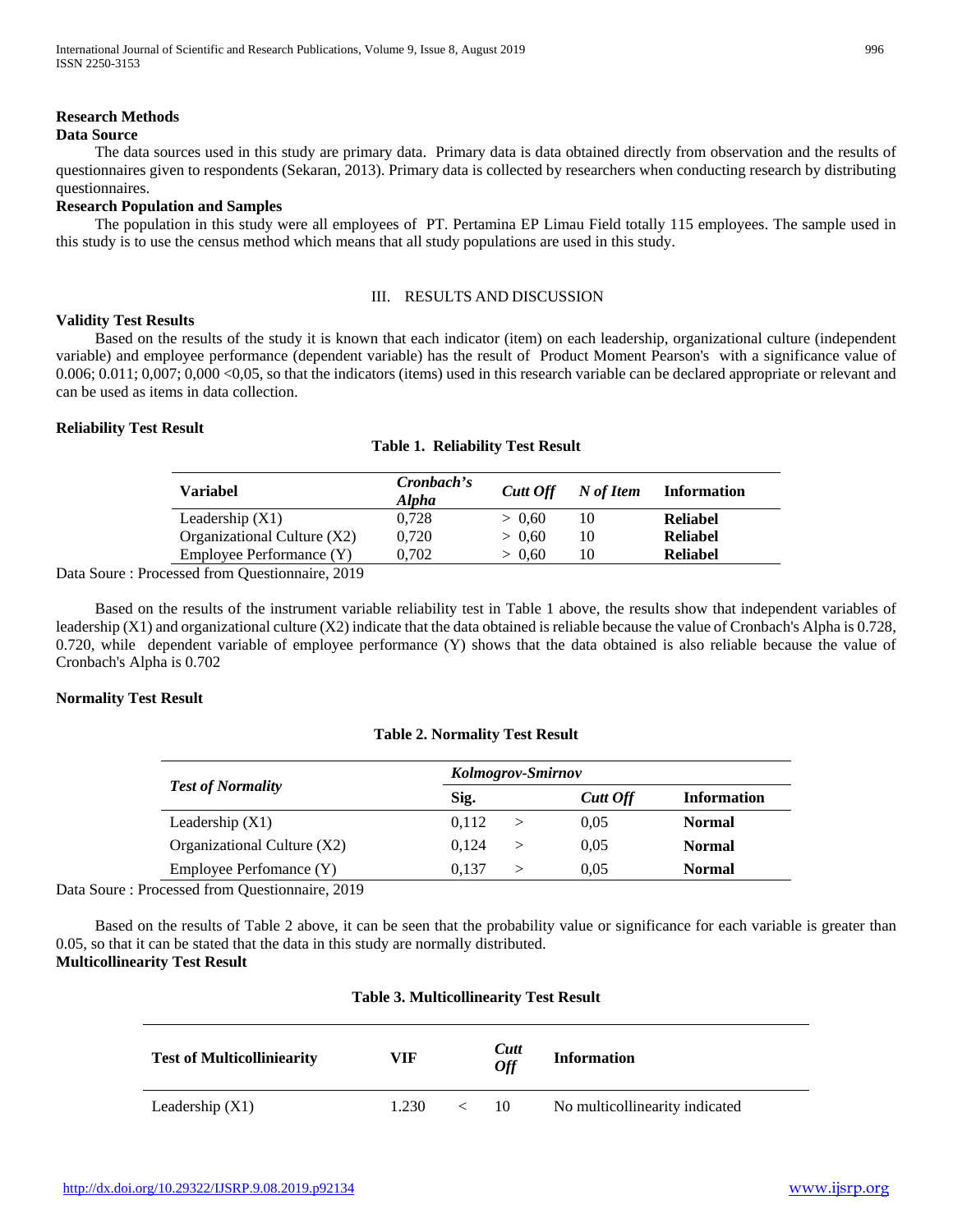Organizational Culture (X2) 1.230 < 10 No multicollinearity indicated

Data Soure : Processed from Questionnaire, 2019

Based on the results of Table 3 above, it shows that there is no multicollinearity between independent variables because it shows a VIF value that less than 10.

#### **Heteroscedasticity Test Result**



**Figure 2 Heteroscedasticity Test Result**

 Based on Figure 2 above, it shows that there is no heteroscedasticity, because the spread of data forms a certain line or there is no clear pattern, and the points spread above and below the zero on the Y axis. **Multiple Linear Regression Analysis**

#### **Table 4. Multiple Linear Regression Result**

|                               | <b>Unstandardized</b><br><b>Coefficients</b> |            | <b>Standardized</b><br><b>Coefficients</b> | т     | Sig.  |
|-------------------------------|----------------------------------------------|------------|--------------------------------------------|-------|-------|
|                               | В                                            | Std. Error | <b>Beta</b>                                |       |       |
| <b>Constant</b>               | 23.637                                       | 3.690      |                                            | 6.406 | 0,000 |
| Leadership                    | 0.198                                        | 0.077      | 0,250                                      | 2.577 | 0.011 |
| <b>Organizational Culture</b> | 0.201                                        | 0.100      | 0.195                                      | 2.012 | 0.047 |

Data Soure : Processed from Questionnaire, 2019

Based on the results of Table 4, the results of multiple linear regression analysis can be expressed by the following equation :

# $Y = a + b_1 X_1 + b_2 X_2 + e$  $Y = 23.632 + 0.198X_1 + 0.201X_2 + e$

The above linear regression equation can be explained as follows :

- 1. The constant value of 23,632 indicates that if there is no leadership and organizational culture variable then the employee's performance is 23,632.
- 2. The regression coefficient of the leadership variable of 0.198 shows that if the leadership variable is increases one unit, the employee's performance will increase by 0.198.
- 3. The regression coefficient of the organizational culture variable of 0.201 shows that if the organizational culture variable is increases one unit, the employee's performance will increase by 0.201.

# **Model Feasibility Test Results (Test F)**

 The feasibility test of the model or more popularly referred to as the F test in this study was conducted to identify a feasible or improper regression equation model used to explain the effect of independent variables on the dependent variable. Based on the results of testing and processing data, the test results are obtained as follows :

|       |                       | <b>ANNOVA</b> <sup>b</sup> |               |      |
|-------|-----------------------|----------------------------|---------------|------|
| Model | Sum<br><b>Squares</b> | оf<br>Df                   | Mean Square F | Sig. |

#### **Table 5. Model Feasibility Test Results (F Test )**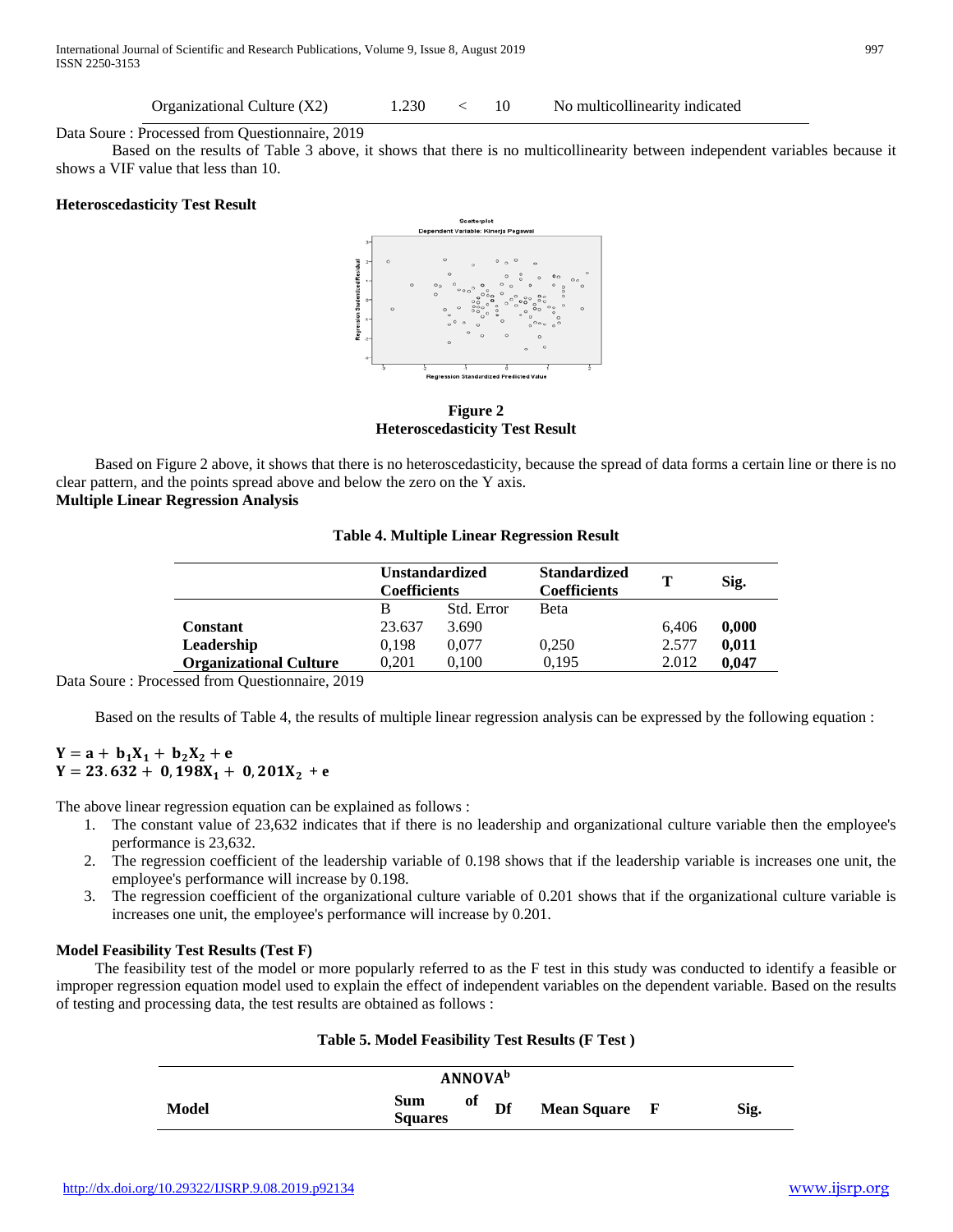| <b>Regression</b> | 343.269  |     | 171.632 | 9.323 | .000 <sup>a</sup> |
|-------------------|----------|-----|---------|-------|-------------------|
| <b>Residual</b>   | 2061.901 |     | 18.410  |       |                   |
| Total             | 2405.165 | -14 |         |       |                   |

Data Soure : Processed from Questionnaire, 2019

 Based on the results in Table 5 above, a significance value of 0,000 is obtained. Because the significance value is 0,000 < 0,05, it can be concluded that the linear regression model obtained is feasible used to explain the influence of leadership and organizational culture on employee performance.

# Correlation Coefficient (r) and Determination Coefficient (R<sup>2</sup>) Test Results

 The strength of the relationship and the magnitude of the influence between the independent variable and the dependent variable can be seen in the following table:

| Table 6. Correlation Coefficient (r) and Determination Coefficient $(R^2)$ Test Results |  |  |  |  |  |  |  |
|-----------------------------------------------------------------------------------------|--|--|--|--|--|--|--|
| Model Summary <sup>b</sup>                                                              |  |  |  |  |  |  |  |

|        | $1 - 10$ aver b annihan               |                 |                 |  |       |              |      |  |  |  |
|--------|---------------------------------------|-----------------|-----------------|--|-------|--------------|------|--|--|--|
|        |                                       |                 | <b>Adjusted</b> |  | Std.  | <b>Error</b> | - of |  |  |  |
| Model  | n                                     | <b>R</b> Square | <b>Square</b>   |  |       | the Estimate |      |  |  |  |
|        | ).378                                 | 0.143           | 0.127           |  | 1.348 |              |      |  |  |  |
| $\sim$ | $\sim$ $\sim$ $\sim$<br>$\sim$ $\sim$ |                 |                 |  |       |              |      |  |  |  |

Data Soure : Processed from Questionnaire, 2019

 Based on Table 6, it can be seen that the value of the correlation coefficient (r) between the independent variables and the dependent variable is 0.378 or 37.8%. This shows that the correlation or relationship between independent variables and the dependent variable is weak (in the range of 0.20-0.39).

The coefficient of determination  $(R^2)$  of 0.143 shows that the independent variables namely leadership  $(X1)$  and organizational culture  $(X2)$  can explain the dependent variable, which is employee performance  $(Y)$  of 14.3%, while the remaining 85.7% is explained by other factors not included in this study such as motivation, compensation, skills, competence, motivation, commitment, facilities and infrastructure, stress level and work environment (Armstrong and Baron, 1998: 15).

# **Significance (t) Test Resuls (***Partial***)**

 Significance test (t test) aims to find out how far the influence of independent variables individually on the dependent variable. This study has a significance of 5% or  $\alpha = 0.05$ . The results of the t test can be seen in Table 4.7 as follows.

| <b>Coefficients</b> |                                  |   |                                              |            |                                            |                      |       |       |
|---------------------|----------------------------------|---|----------------------------------------------|------------|--------------------------------------------|----------------------|-------|-------|
| Model               |                                  |   | <b>Unstandardized</b><br><b>Coefficients</b> |            | <b>Standardized</b><br><b>Coefficients</b> | $\ddot{\phantom{1}}$ |       | Sig.  |
|                     |                                  | B |                                              | Std. Error | <b>B</b> eta                               |                      |       |       |
|                     | <b>Constant</b>                  |   | 23.637                                       | 3.690      |                                            |                      | 6,406 | 0,000 |
|                     | Leadership                       |   | 0,198                                        | 0,077      | 0.250                                      |                      | 2.577 | 0,011 |
|                     | Organizational<br><b>Culture</b> |   | 0,201                                        | 0.100      | 0,195                                      |                      | 2.012 | 0,047 |

# **Table 7. Significance (t) Test Resuls (***Partial***)**

Data Soure : Processed from Questionnaire, 2019

 Based on the data in Table 7, the value of Degree of Freedom (df) =  $n-k = 115-3 = 102$  and 0.05, the t table value for this research data obtained is 1.98350. The results of the analysis can be explained as follows:

1. The value of t count leadership variable (X1) is greater than t table which is 2.577> 1.98350 and the significance value is smaller than 0.05, which is 0.011 <0.05. Positive t value indicates that leadership has direct influence on employee performance. These results indicate the hypothesis that leadership has a positive and significant

effect on employee performance at PT. Pertamina EP Limau Field can be accepted.

2. The value of t calculated organizational culture variable (X2) is greater than t table which is 2.012> 1.98350 and the significance value is smaller than 0.05, which is 0.047 <0.05. Positive t value indicates that organizational culture has direct influence on employee performance. These results indicate the hypothesis that organizational culture has positive and significant effect on employee performance at PT. Pertamina EP Limau Field can be accepted.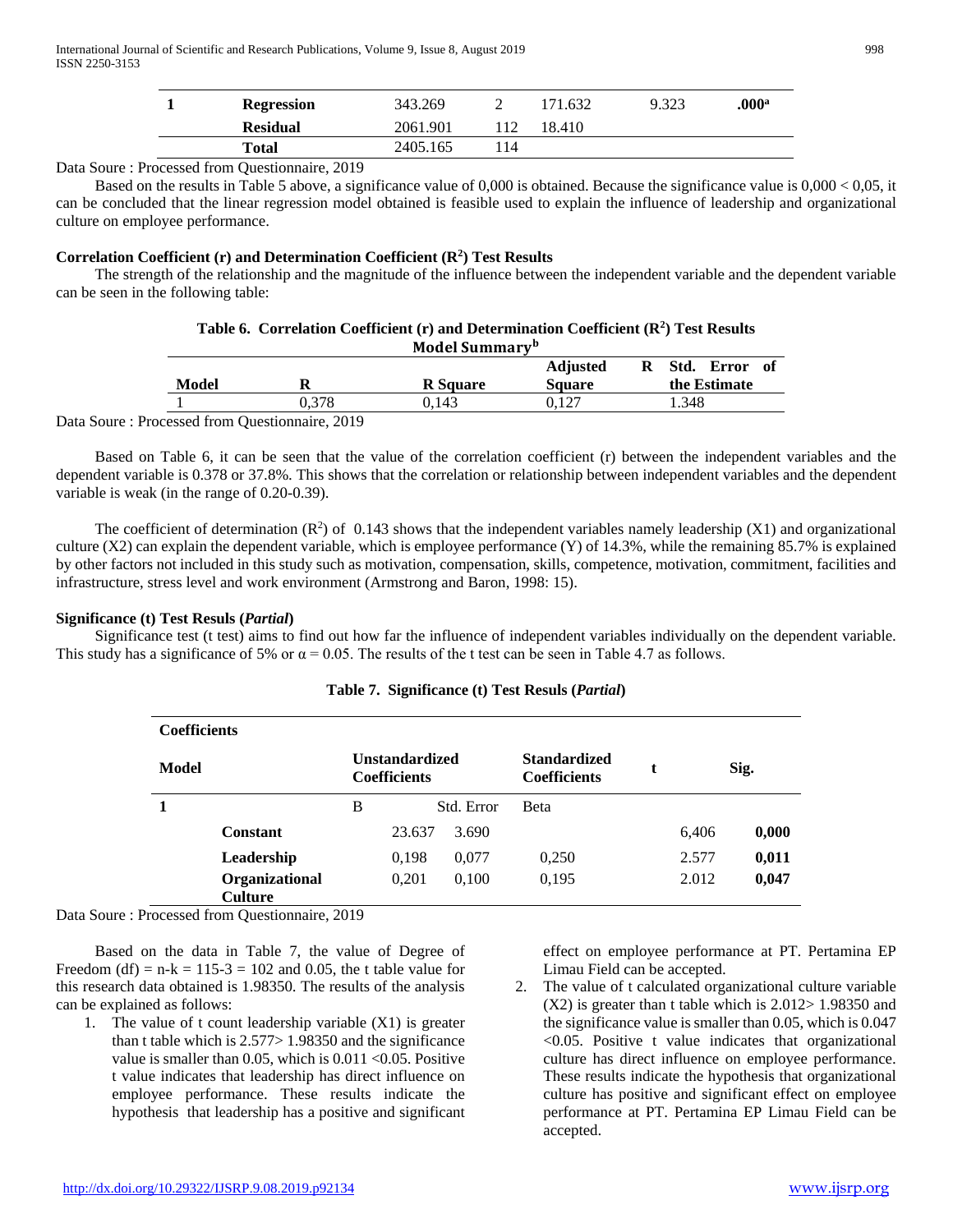3. Variable organizational culture (X2) has a greater coefficient of value than the leadership variable (X1) which is  $0.201 > 0.198$ . This means the hypothesis that organizational culture has the most dominant influence on employee performance can be accepted.

#### **Discussion of Research Results**

# **1. The Effect of Leadership (X1) on Employee Performance (Y)**

 The results of the analysis obtained in this study indicate that leadership has a positive and significant effect on employee performance so that the hypothesis can be accepted. Employee performance will decrease if a leader in implementing his leadership is not appropriate with the level of readiness and maturity of the subordinates. This is in line with the theory of Hersey and Blanchard (1996: 117) which suggests that the most effective leadership style varies with employee readiness. Readiness is a desire for achievement, a willingness to accept responsibilities and abilities related to tasks, skills and experience.

 The results of the frequency of respondents' questionnaire answers that indicate that leadership has a strong influence on the performance of employees of PT. Pertamina EP Limau Field is also in accordance with previous research conducted by Priscilia (2019); Ahmad (2018); Denny (2018); Yahya (2018); Andi (2017); Budi (2017); Destu (2017); Djuremi (2016); Isnan (2016); Syafei (2016); Riana (2016) which shows that leadership has a positive and significant effect on employee performance.

 Statements from respondents' answers, most of which agree with the conslutation and participation leadership style, need to be considered by leaders at Limau Field in carrying out their leadership style so that employee performance can improve. The leaders at Limau Field also need to understand the profiles of their diverse subordinates so that the applied leadership style can be appropriate.

 Employees at Limau Field with a low level of education and relatively short working period but have a strong desire to complete assignments are more suitable to consultative leadership style that provides a lot of direction and support. Employees with a higher education level and a longer working period will be appropriate with the participation leadership style that does not give too much direction but still provides support. In addition, the level of difficulty of the work provided by the leadership to subordinates also needs to be considered because employees with higher education levels and long working period still need direction and support from the leader if the work provided is quite difficult to complete.

# **2. The Effect of Organizational Culture (X1) on Employee Performance (Y)**

 Based on the results of the study indicate that organizational culture has a positive and significant effect on the employees performance at PT. Pertamina EP Limau Field so the hypothesis can be accepted. This is in accordance with the theory of Robbins and Judge (2013: 512) that organizational culture refers to a shared guided system of organization members that distinguish the organization from other organizations. Strong culture will have a large influence on the behavior of its members because the level of togetherness and intensity will create a climate of high behavioral control.

 Research from Mega (2018); Rizki (2018); Trias (2018); Yahya (2018); Alphonso (2017); Andi (2017); Budi (2017); Destu (2017); I Gede (2017); Djuremi (2017); I Gede Sudha (2017); Syaiful (2016); Fauzi (2016); Syafei (2016); Personal (2016); Budi (2015); Mita (2014); Miftahul (2013); Emmy (2013) also shows that organizational culture has a positive and significant effect on employee performance.

 The statement from the respondent's answers, most of which agree with the people-oriented organizational culture and give attention to detailed matters, should be considered by management at Limau Field regarding to extend implementation the culture. The culture is in principle in line with the culture that has been implementing at Limau Field such as comply the standard operating procedure and job description culture, knowledge sharing culture, innovation culture, and briefing before starting the work culture.

## **3. Variables that Have the Most Dominant Influence on Employee Performance at PT. Pertamina EP Limau Field**

 Based on the results obtained in this study it is known that organizational culture has the most dominant influence on employee performance so that the hypothesis can be accepted. The Limau Field management team needs to continue to pay attention to the culture of the organization and socialize the culture so that awareness of each employee is built to implement it in the work environment. The application of the organizational culture requires unequal time for each individual because of the different backgrounds. In this case the management team at Limau Field needs to act as a role model of subordinates and can be started from a smaller scope such as each function or part.

 Employees who apply organizational culture consistently and able to be role models for other employees need to get appreciation from management, for example job promotion or other awards, while those who does not implement the organizational culture need to be given guidance and other consequences.

# IV. CONCLUSIONS AND SUGGESTION

# **Conclusion**

- 1. Leadership has a positive and significant effect on employees performance at PT. Pertamina EP Limau Field
- 2. Organizational culture has a positive and significant effect on employees performance at PT. Pertamina EP Limau Field
- 3. Organizational culture has the most dominant effect on employees performance at PT. Pertamina EP Limau Field

#### **Suggestion**

1. To improve employees performance, leader must be able to understand the level of readiness and maturity of different subordinates and leaders must be able to adjust their leadership style to be appropriate with the situation of readiness and maturity of their subordinates. Based on the results of analysis, what is expected from the leader at PT. Pertamina EP Limau Field in this case Field Manager to be more inclined to use consulting and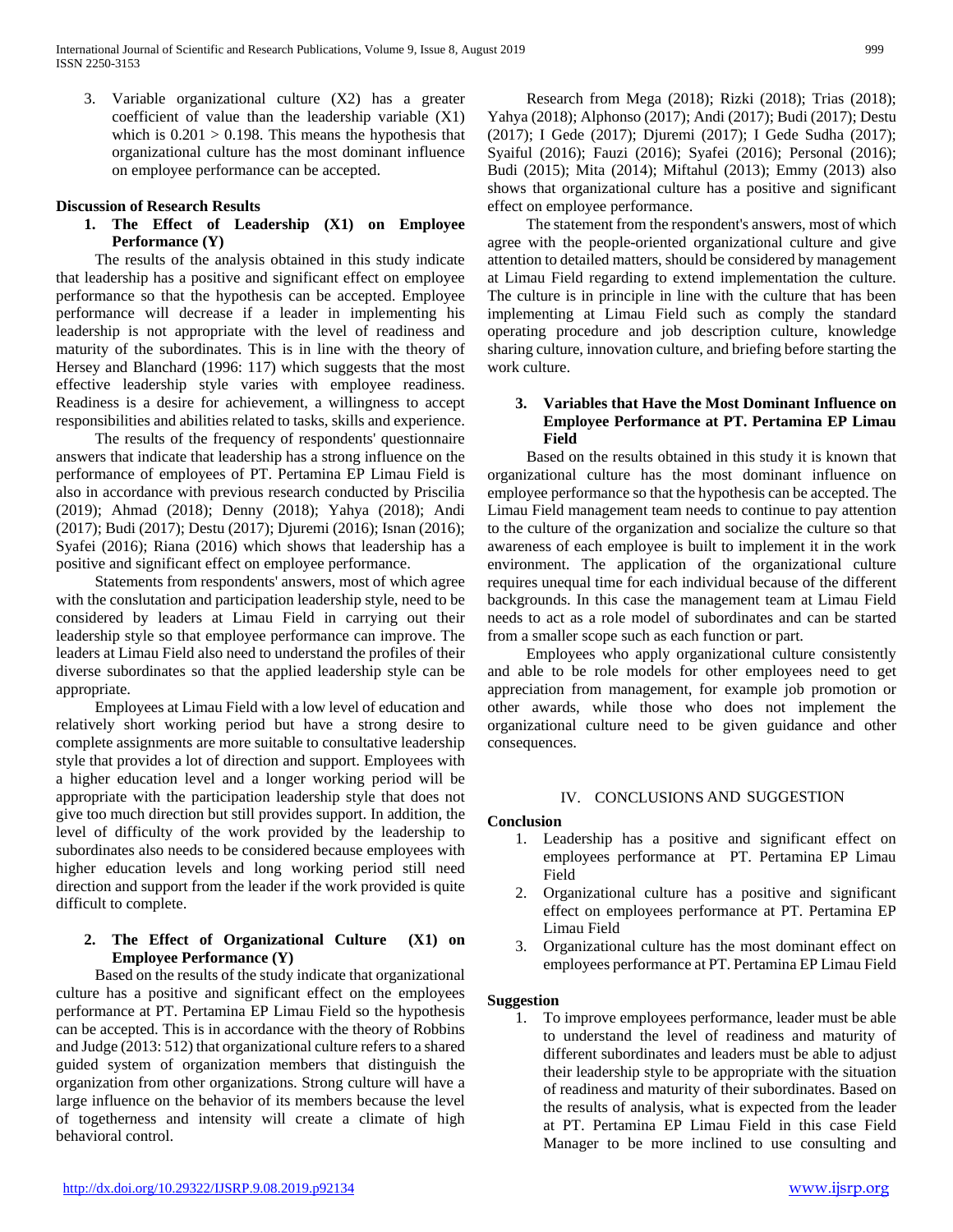participation leadership styles in order to be able to improve the employees performance at PT. Pertamina EP Limau Field.

- 2. Limau Field management team should maintain and socialize the organizational culture in the company to improve employee performance such as culture of innovation in the work environment, culture of paying attention to detailed matters such as caring for regulations, safety and work environment. Peopleoriented culture also needs to be improved such as giving appreciation to employees that have good performance.
- 3. For further researchers, it is expected to add other variables that affect employees performance such as motivation, compensation, skills, competence, motivation, commitment, facilities and infrastructure, stress level and work environment.

#### **REFERENCES**

- [1] Ahmad F., Hakim. 2018. Pengaruh Kepemimpinan dan Lingkungan Kerja Fisik Terhadap Kinerja Karyawan Dengan Kepuasan Sebagai Variabel Intervening (Studi Kasus pada Banjarmasin Post Group). *Jurnal Administrasi Bisnis (JAB)* Vol. 62 No. 2 September 2018.
- [2] Alphonso Y. P., Edy. 2017. Pengaruh Kepuasan Kerja, Komitmen Organisasional dan Budaya Organisasi Terhadap Kinerja Karyawan (Studi pada PT. Nayati Indonesia, Semarang). *Diponegoro Journal of Accounting*. Volume 6, Nomor 3, Tahun 2017, Halaman 9.
- [3] Andi R. S., Hasniaty. 2017. Pengaruh Gaya Kepemimpinan, Budaya Organisasi dan Komitmen Organisasi Terhadap Kinerja Karyawan Dinas Pertanian Kabupaten Mamuju. *JBMI Vol. 14 No. 2 Oktober 2017.* Universitas Hassanudin.
- [4] Armstrong, Michael, A. Baron. 1998. *Performance Management*. London: Institute of Personnel Development.
- [5] Budi Prasetiyo. 2017. Pengaruh Budaya Organisasi dan Gaya Kepimpinan Terhadap Kepuasan Kerja dan Kinerja Karyawan di Lingkungan Kantor Pusat Universitas Jember. *Jurnal Bisnis dan Manajemen.* Vol. 11, No. 1 Januari 2017 Hal. 1 - 11. Universitas Jember.
- [6] Budi T., Cahyono. 2015. Pengaruh Kompensasi, Lingkungan Kerja, dan Budaya Organisasi Terhadap Kinerja Karyawan CV. Arki Fashio Kabupaten Pekalongan. *Universitas Negeri Semarang*.
- [7] Denny N., Hidayat. 2018. Pengaruh Kepemimpinan, Motivasi Kerja, Budaya Organisasi dan Lingkungan Kerja Terhadap Kinerja Karyawan (Studi Empiris Pada Karyawan PDAM Tirta Makmur Sukoharjo). J*urnal Ekonomi dan Bisnis*.
- [8] Dessler, Gary. 2014. Management Of Human Resources: The Essenstials.
- [9] Destu A., Hanantoko. 2017. Analisis Pengaruh Motivasi Kerja, Kepemimpinan dan Budaya Organisasi Terhadap Kinerja Karyawan. *Jurnal Universitas Diponegoro*.
- [10] Djuremi, Leonardo B. H., Maria. 2016. Pengaruh Lingkungan Kerja, Budaya Organisasi, dan Kepemimpinan Terhadap Kinerja Karyawan Pada Dinas Pasar Kota Semarang. *Journal Of Management*, Volume 2 No.2 Maret 2016.
- [11] Emmy J., Achmad. 2013. Pengaruh Kompensasi, Budaya Organisasi, terhadap Motivasi Kerja dan Kinerja Karyawan. *Jurnal Aplikasi Manajeme*n. Volume 11 Nomor 4 Desember 2014. Universitas Brawijaya.
- [12] Evi T., Kusumah. 2015. Analisis Pengaruh Budaya Organisasi dan Kompensasi Terhadap Kinerja Dengan Motivasi Sebagai Variabel Intervening (Studi pada karyawan PT Temprina Media Grafika Semarang). *Jurnal Universitas Negeri Makassar*.
- [13] Fatah Sykur N.C. 2012. *Manajemen Sumber Daya Manusia Pendidikan*. Semarang: PT. Pustaka Rizki Putra.
- [14] Gibson, James, L., et all. 2010. *Organisasi, Perilaku, Struktur, Proses, Edisi Ke-5*. Jakarta: Erlangga.
- [15] Greenberg, J., Baron, R.A. 2003. *Behaviour in Organizations Understanding and Managing the Human Side of Work*. New Jersey: Practice-Hall International.
- [16] Hasibuan, Malayu S.P. 2013. *Manajemen Sumber Daya Manusia*. Jakarta: Bumi Aksara.
- [17] Hersey, Paul, Blanchard, Kenneth H., Jhonson, Dewey. 1996. *Management of Organizational Behavior, 7th Edition*. New Jersey: Practice-Hall, Inc.
- [18] I Gede S. C., I Ketut. 2017. Pengaruh Budaya Organisasi, Stress Kerja dan Kepuasan Kerja Terhadap Kinerja Karyawan. *E-Jurnal Akuntansi Universitas Udayana*. Vol.18.2. Februari (2017): 1314-1342. ISSN: 2302- 8556.
- [19] Isnan A., Aryono. 2016. Pengaruh Kepemimpinan dan Lingkungan Kerja terhadap Kinerja Karyawan pada PT. KAI DAOP 6 Yogyakarta dengan variabel Motivasi sebagai intervening. *Jurnal Universitas Islam Indonesia*.
- [20] Kadarisman, M. 2012. *Manajemen Pengembangan Sumber Daya Manusia*, Jakarta: PT. Raja Grafindo Persada.
- [21] Lidya T. R., Peggy. 2015. Analisis Lingkungan Kerja Terhadap Kinerja Karyawan Pada Faultas Ekonomi dan Bisnis UNSRAT Manado. *Jurnal EMBA*. 890 Vol.3 No.1 Maret 2015, Hal. 890-899. Universitas Sam Ratulangi Manado.
- [22] Mangkunegara, Anwar Prabu. 2013. *Manajemen Sumber Daya Manusia Perusahaan*, Bandung: Remaja Rosdakarya.
- [23] Mega Ch. P., Olivia S., Victor. 2018. Pengaruh Pendidikan dan Pelatihan, Budaya Organisasi dan Pengalaman Kerja Terhadap Kinerja Karyawan pada Kantor Wilayah Badan Pertanahan Nasional Provinsi Sulawesi Utara. *Jurnal EMBA*. Vol.6 No.4 September 2018, Hal. 2968 – 2977. ISSN 2303-1174.
- [24] Miftahul U., Ema D. P., Eka. 2013. Pengaruh Pelatihan, Lingkungan Kerja Fisik, dan Budaya Organisasi Terhadap Kinerja Karyawan Pada Perusahaan Daerah Air Minum Lumajang. e-Journal Ekonomi Bisnis dan Akuntansi, 2018. Volume V (1): 184-188. ISSN: 2355-4665.
- [25] Miftah, Thoha. 2010. *Kepemimpinan dan Manajemen, Devisi Buku Perguruan Tinggi*. Jakarta: PT. Raja Grafindo Persada.
- [26] Mita A., Mahlia M., Fauziah. 2014. Pengaruh Budaya Organisasi dan Kompenasai Terhadap Kinerja Karyawan di BPJS Ketenagakerjaan Kantor Pusat. *Jurnal Analisis, Desember 2014*. Vol. 3 No. 2: 172 – 179 ISSN 2303- 100X. Universitas Hassanudin.
- [27] Moh, Sholihin. 2014. Analisis Pengaruh Kepemimpinan, Budaya Organisasi, dan Kompensasi Terhadap Kinerja Karyawan Ama YPK Yogyakarta Dengan Motivasi Kerja Sebagai Variabel Intervening. *Jurnal Universitas Negeri Yogyakarta*.
- [28] Muhammad F., Moch M. W., Andi. 2016. Pengaruh Budaya Organisasi dan Kepuasan Kerja Terhadap Kinerja Karyawan Dengan Komitmen Organisasi Sebagai Variabel Intervening (Studi Pada Karyawan PT. Toys Games Indonesia Semarang). *Journal of Management*. Vol.02 No.02, Maret 2016.
- [29] Muh.Syaiful L., Diana S. K., Dewi. 2016. Pengaruh Mutasi, Budaya Organisasi, dan Kepemimpinan Transformasional Terhadap Motivasi Kerja dan Kinerja Karyawan Pada Kantor Pelayanan Kekayaan Negara dan Lelang di Wilayah Provinsi Jawa Timur. *Jurnal Bisnis dan Manajemen* Vol. 10 , No 1 Januari 201 6 Hal. 41 - 54. Universitas Jember.
- [30] Muhammad S., Idqan F., Aida. 2016. Faktor-Faktor yang Memengaruhi Kinerja Karyawan PT Pul Logistics Indonesia. *Jurnal Aplikasi Bisnis dan Manajemen*. Vol. 2 No. 3, September 2016. E-ISSN: 2460-7819 P-ISSN: 2528-5149. Institut Pertanian Bogor.
- [31] Pribadi D. I., Ahyar. 2016. Pengaruh Gaya Kepemimpinan Partisipatif, Lingkungan Kerja, Kompensasi dan Budaya Organisasi Terhadap Kinerja Karyawan. *Diponegoro Journal of Management.* Volume 5 Nomor 1, Tahun 2016, Halaman 1-13 ISSN (Online): 2337-3792.
- [32] Priscilia K., Joyce L., Greis. 2019. Pengaruh Pelatihan dan Kepemimpinan Terhadap Kinerja Karyawan PT. Telkom. *Jurnal EMBA*. Vol.7 No.1 Januari 2019, Hal. 811 – 820. ISSN 2303-1174.
- [33] Raynald K., Victor P., Christoffel. 2015. Pengaruh Etos Kerja, Budaya Organisasi dan Beban Kerja Terhadap Kinerja Karyawan Dinas Pekerjaan Umum Minahasa Selatan. *Jurnal EMBA*. Vol.3 No.3 Sept. 2015, Hal.1196- 1207. ISSN 2303-11.
- [34] Riana A., Apriatni. 2016. Pengaruh Kepemimpinan dan K3 Terhadap Kinerja Karyawan Bagian Teknik PT. PLN (Persero) UPJ-Semarang. *Jurnal Administrasi Bisnis* Volume 5 Nomor 1 Maret 2016. Universitas Diponegoro.
- [35] Rizki W., Sidik N., Muhamad. 2018. Pengaruh Budaya Organisasi dan Lingkungan Kerja terhadap Kepuasan Kerja dan Kinerja Karyawan. *Jurnal Optimasi Sistem Industri ISSN (Print) 2088-4842, ISSN (Online) 2442-8795. Universitas Pasundan*.
- [36] Robbins, Stephen P. 2006. *Perilaku Organisasi*. Jakarta: PT. Indeks Kelompok Gramedia.